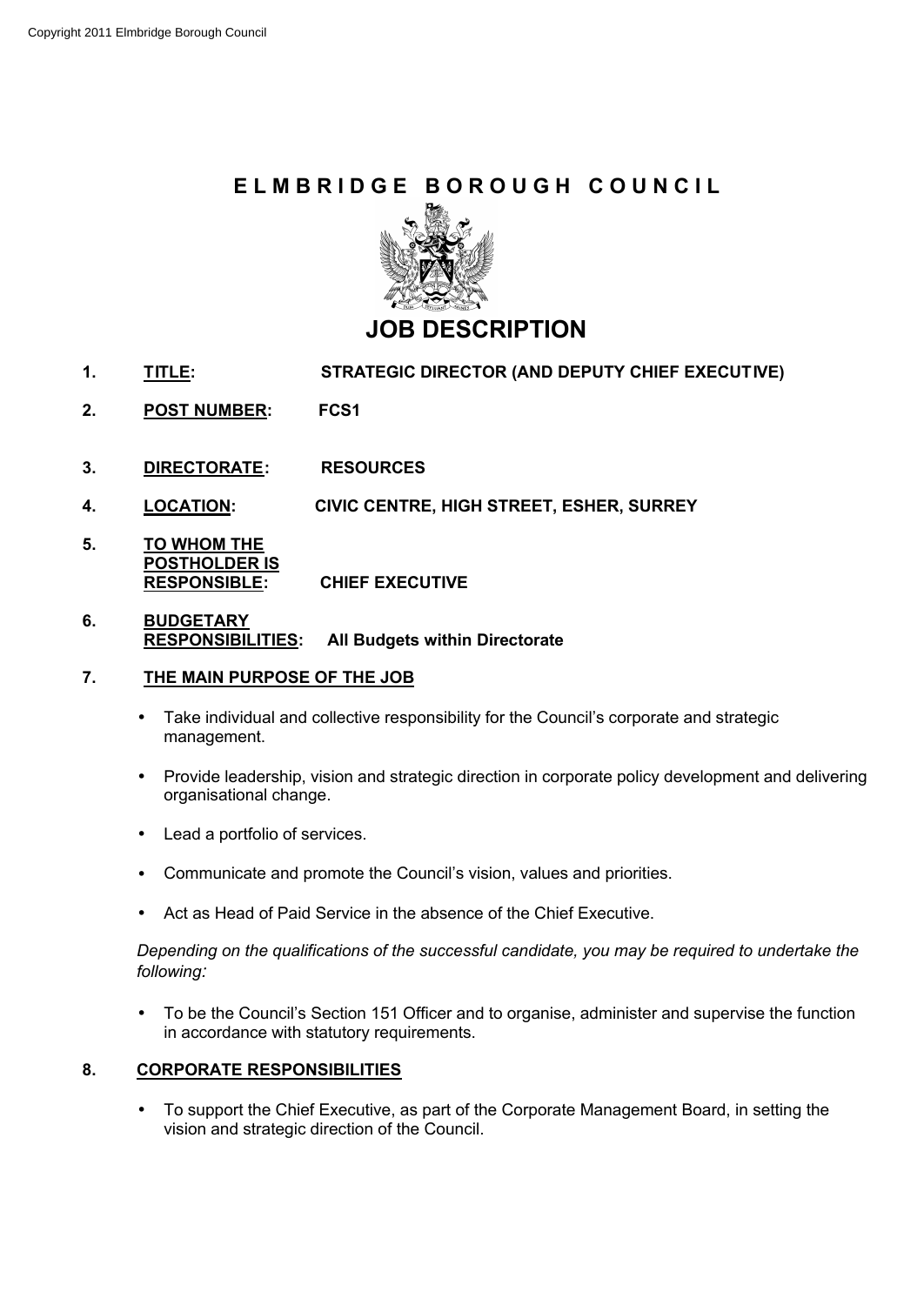• To work with the Corporate Management Board and relevant Cabinet Portfolio holders to define and develop corporate objectives and strategies to meet them.

#### *Depending on the qualifications of the successful candidate, you may be required to undertake the following:*

- Have full responsibility under Section 151 of the 1972 Local Government Act for the proper administration of the Council's financial affairs.
- To promote effective alliances with a wide range of partners and stakeholders in the public, private and voluntary sectors.
- To develop, promote and communicate the corporate vision and key developments to partners and stakeholders.
- To deputise for the Chief Executive as requested.

## **9. ORGANISATIONAL RESPONSIBILITIES**

- To lead and encourage cross boundary working so as to provide the most effective services possible for the Council's residents and partners, and ensure it plays a full part in national, regional and sub regional activities.
- To ensure the effective management of the following Services (these may be subject to change):
	- o Asset Management and Property Services
	- o Finance
	- o Legal and Procurement
	- o Information Systems
	- o Local Taxation and Cashiers
	- o Internal Audit
	- o Housing and Benefits
- Contribute proactively to the production, maintenance and monitoring of key corporate documents, viz Community Plan, Corporate Plan.
- Provide leadership to oversee, monitor, review and develop the performance of Heads of Services within the Directorate so as to ensure that there is a positive contribution to the organisation corporately consistent with its vision and key developments. Motivate teams by providing a personal example.
- Ensure the Directorate's resources are managed and deployed effectively.
- To seek to encourage staff development within the Directorate in order to maximise staff potential.
- To plan for and undertake particular duties as required in the event of any emergency under the direction of the Chief Executive as Emergency Controller.

**No job description can cover every issue which may arise within the post at various times and the postholder is expected to carry out other duties from time to time that are broadly consistent with those in this job description.**